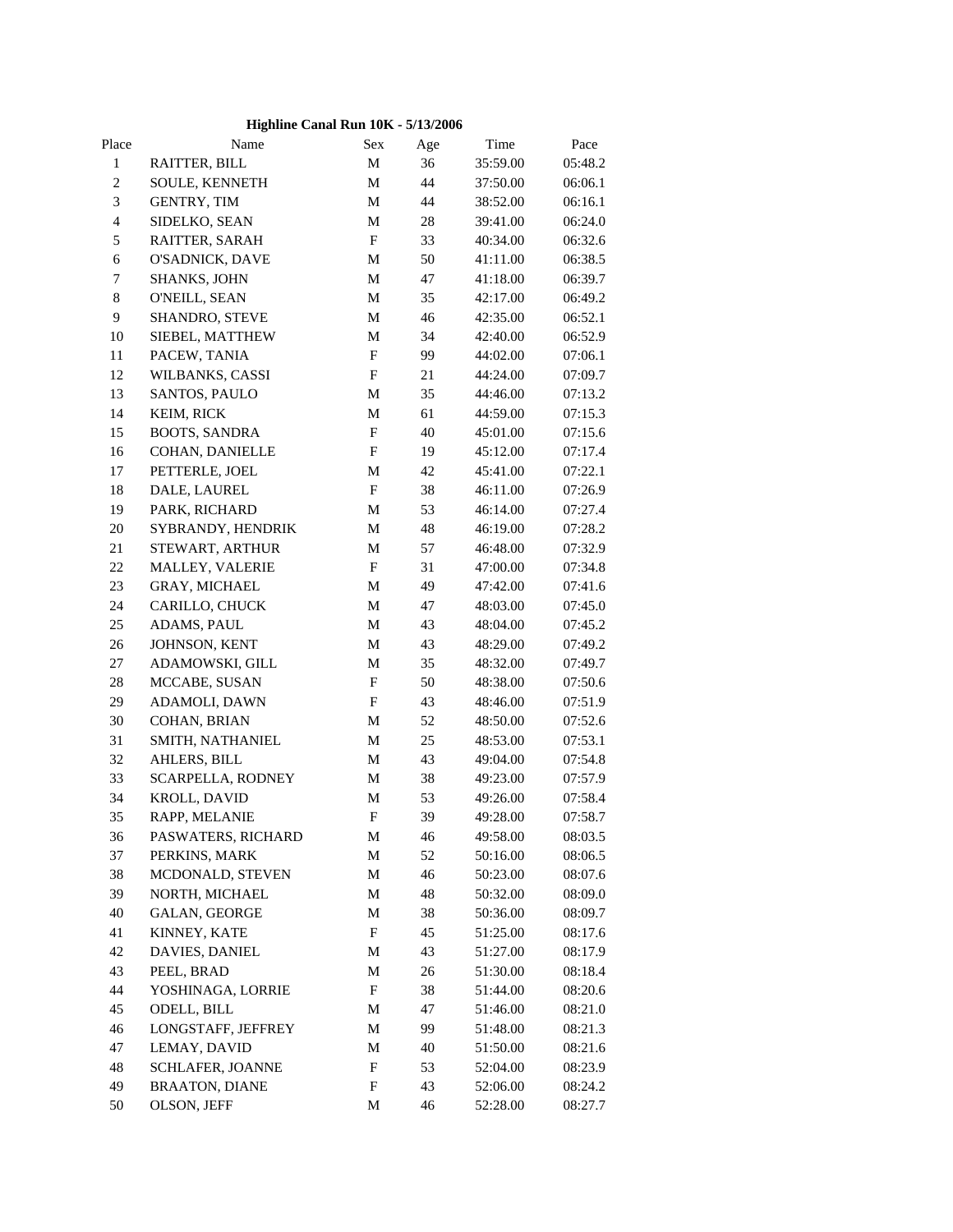| 51     | HARKRIDER, JOHN       | M                         | 45 | 52:33.00   | 08:28.5 |
|--------|-----------------------|---------------------------|----|------------|---------|
| 52     | SOLOMINE, CHRISTINE   | $\mathbf M$               | 30 | 52:37.00   | 08:29.2 |
| 53     | HESKETT, RANDALL      | M                         | 57 | 52:51.00   | 08:31.5 |
| 54     | MCCOLLUM, VINCE       | M                         | 47 | 52:54.00   | 08:31.9 |
| 55     | MASTERSON, COLIN      | M                         | 37 | 53:04.00   | 08:33.5 |
| 56     | LUBKEN, LINK          | M                         | 56 | 53:06.00   | 08:33.9 |
| 57     | PETERSON, BARBARA     | $\mathbf F$               | 47 | 53:11.00   | 08:34.7 |
| 58     | <b>EVANS, MIKE</b>    | M                         | 45 | 53:15.00   | 08:35.3 |
| 59     | KOEGEL, ROBERT        | M                         | 10 | 53:28.00   | 08:37.4 |
| 60     | KEMERLING, KAREN      | $_{\rm F}$                | 40 | 53:42.00   | 08:39.7 |
| 61     | SHEEHAN, KELLY        | $_{\rm F}$                | 35 | 53:44.00   | 08:40.0 |
| 62     | MOORE, NATHANIAL      | M                         | 37 | 53:56.00   | 08:41.9 |
| 63     | FISH, CHUCK           | M                         | 45 | 54:03.00   | 08:43.1 |
| 64     | HUNER, GEORGE         | M                         | 52 | 54:16.00   | 08:45.2 |
| 65     | BECKER, MARY JO       | $\mathbf F$               | 48 | 54:22.00   | 08:46.1 |
| 66     | JENNINGS, BILL        | M                         | 55 | 54:27.00   | 08:46.9 |
| 67     | CHILTON, JENNIFER     | $\mathbf F$               | 39 | 55:08.00   | 08:53.5 |
| 68     | MALLINSON, NEIL       | M                         | 34 | 55:12.00   | 08:54.2 |
| 69     | KLIMA, TARA           | $\boldsymbol{\mathrm{F}}$ | 38 | 55:26.00   | 08:56.5 |
| 70     | STEVENSON, STUART     | M                         | 43 | 55:29.00   | 08:56.9 |
| 71     | KOWACH, TIM           | M                         | 50 | 55:32.00   | 08:57.4 |
| 72     | DOWNEN, NILES         | M                         | 52 | 55:35.00   | 08:57.9 |
| 73     | SPENKO, FRANK         | M                         | 60 | 55:48.00   | 09:00.0 |
| 74     | TYLER, VALERIE        | F                         | 42 | 55:50.00   | 09:00.3 |
| 75     | UPPINGHOUSE, DAVID    | M                         | 63 | 56:12.00   | 09:03.9 |
| 76     | YOSHINAGA, LOREN      | M                         | 45 | 56:43.00   | 09:08.9 |
| 77     | VAGHER, SHAWN         | M                         | 38 | 56:55.00   | 09:10.8 |
| 78     | KELL, MARNI           | F                         | 48 | 57:12.00   | 09:13.5 |
| 79     | HENDERSON, JOJAN      | F                         | 44 | 57:13.00   | 09:13.7 |
| $80\,$ | ANDERSON, MATTHEW     | M                         | 27 | 57:18.00   | 09:14.5 |
| 81     | COHAN, LINDA          | F                         | 48 | 57:26.00   | 09:15.8 |
| 82     | PATRICK, JAMES        | M                         | 50 | 57:41.00   | 09:18.2 |
| 83     | MAIER, CAROLINE       | ${\bf F}$                 | 36 | 57:50.00   | 09:19.7 |
| 84     | SPEIRS, WILL          | M                         | 49 | 57:55.00   | 09:20.5 |
| 85     | LEE, HARVEY           | M                         | 39 | 58:00.00   | 09:21.3 |
| 86     | GOODERHAM, MILES      | M                         | 45 | 58:22.00   | 09:24.8 |
| 87     | SOLOMINE, DANIELLE    | F                         | 37 | 58:42.00   | 09:28.1 |
| 88     | ALFORD, MIKE          | М                         | 45 | 58:52.00   | 09:29.7 |
| 89     | <b>ECKERMAN, PAUL</b> | M                         | 37 | 58:53.00   | 09:29.8 |
| 90     | HAWKER, AL            | M                         | 58 | 58:55.00   | 09:30.2 |
| 91     | LARSON, PERRY         | М                         | 44 | 59:02.00   | 09:31.3 |
| 92     | <b>GOEKEN, JILL</b>   | F                         | 39 | 59:13.00   | 09:33.1 |
| 93     | KEMPER POOS, REBECCA  | F                         | 42 | 59:15.00   | 09:33.4 |
| 94     | MIRANDA, NICOLE       | F                         | 36 | 59:17.00   | 09:33.7 |
| 95     | KNOLL, JULIE          | F                         | 35 | 59:19.00   | 09:34.0 |
| 96     | HANSON, CHRISTINA     | F                         | 37 | 59:21.00   | 09:34.4 |
| 97     | SIMPSON, KERRY        | F                         | 37 | 59:24.00   | 09:34.8 |
| 98     | HANSON, WARREN        | M                         | 33 | 59:34.00   | 09:36.5 |
| 99     | <b>SUZUKI, DEBBIE</b> | F                         | 46 | 59:37.00   | 09:36.9 |
| 100    | FUHS, CHRISTINA       | F                         | 35 | 59:40.00   | 09:37.4 |
| 101    | LARRABEE, ELIZABETH   | F                         | 44 | 59:53.00   | 09:39.5 |
| 102    | LEPETSOS, NICK        |                           | 38 | 1:00:08.00 | 09:41.9 |
|        |                       | M                         |    |            |         |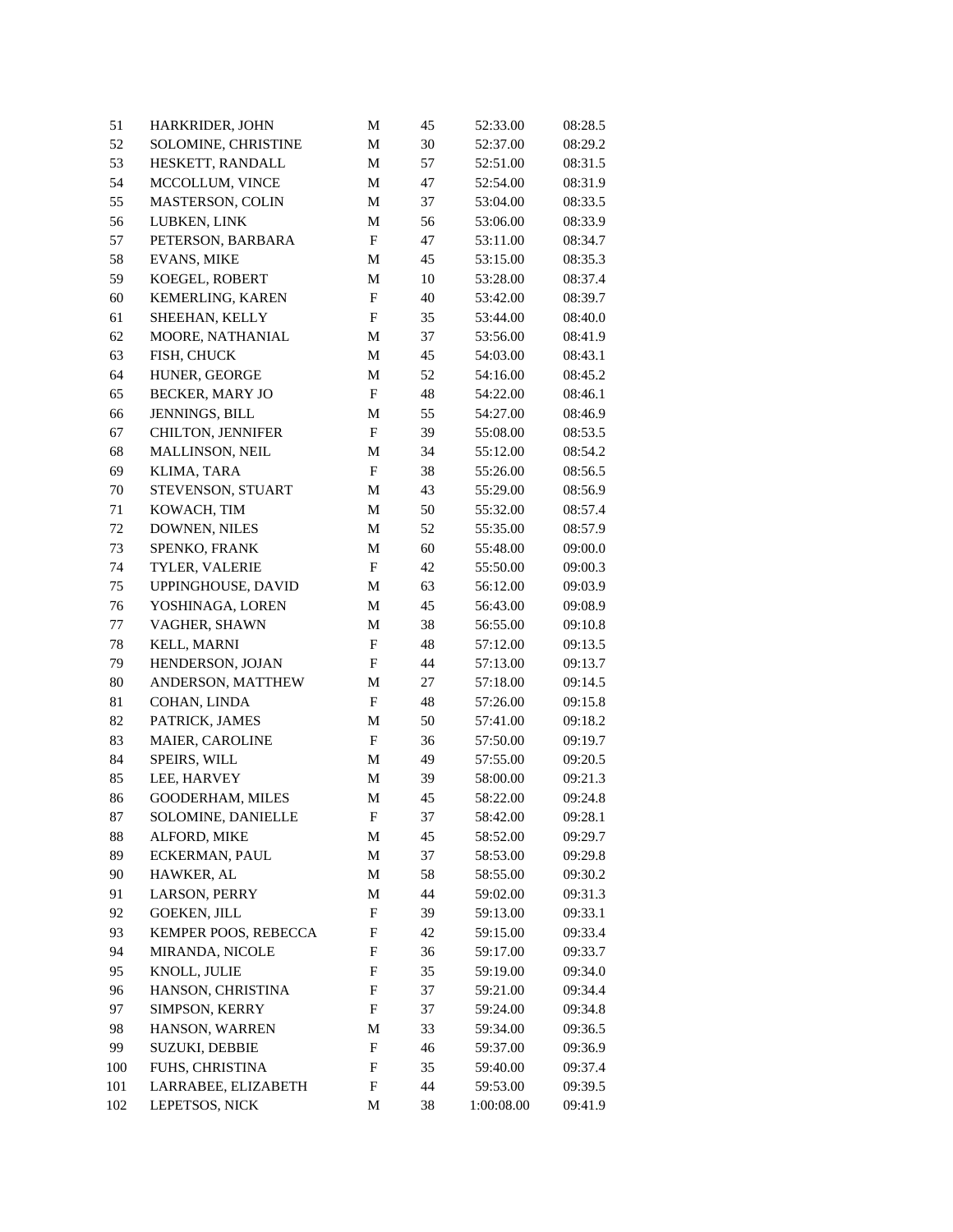| 103     | BENJAMIN, HENRY        | M                         | 51     | 1:00:15.00 | 09:43.1 |
|---------|------------------------|---------------------------|--------|------------|---------|
| 104     | HARKRIDER, JENELL      | $\boldsymbol{\mathrm{F}}$ | 38     | 1:00:18.00 | 09:43.5 |
| 105     | MANN, LINDSEY          | $\boldsymbol{\mathrm{F}}$ | 24     | 1:00:22.00 | 09:44.2 |
| 106     | KRAPFL, BETTI          | $\boldsymbol{\mathrm{F}}$ | 63     | 1:00:24.00 | 09:44.5 |
| 107     | HUMPHRIES, BRAD        | M                         | 35     | 1:00:30.00 | 09:45.5 |
| $108\,$ | JOHNSON, RONALD        | M                         | 65     | 1:01:02.00 | 09:50.6 |
| 109     | WELPERT, CLARE         | $\mathbf F$               | 53     | 1:01:11.00 | 09:52.1 |
| 110     | DAVIS, KRISTEN         | F                         | 28     | 1:01:34.00 | 09:55.8 |
| 111     | DAVIS, AARON           | M                         | 29     | 1:01:36.00 | 09:56.1 |
| 112     | WAGNER, ERIKA          | $\mathbf F$               | 40     | 1:01:39.00 | 09:56.6 |
| 113     | ADAMS, ANITA           | $\mathbf F$               | 35     | 1:01:41.00 | 09:56.9 |
| 114     | ANDERSON, LAURA        | $_{\rm F}$                | 28     | 1:01:53.00 | 09:58.9 |
| 115     | LEACH, NILE            | M                         | 58     | 1:01:55.00 | 09:59.2 |
| 116     | <b>BANKO, DAVE</b>     | M                         | 54     | 1:01:59.00 | 09:59.8 |
| 117     | DIRKMANT, JAY          | M                         | 36     | 1:02:01.00 | 10:00.2 |
| 118     | PISCOPO, DYAN          | $\mathbf F$               | 46     | 1:02:09.00 | 10:01.5 |
| 119     | PEARSON, JUDY          | $\boldsymbol{\mathrm{F}}$ | 46     | 1:02:31.00 | 10:05.0 |
| 120     | HARKRIDER, JANA        | $\boldsymbol{\mathrm{F}}$ | 47     | 1:02:41.00 | 10:06.6 |
| 121     | HAMM, GARY             | M                         | 54     | 1:03:01.00 | 10:09.8 |
| 122     | <b>BEAL, LARRY</b>     | M                         | 56     | 1:03:05.00 | 10:10.5 |
| 123     | SYKES, VICKI           | ${\bf F}$                 | 48     | 1:03:13.00 | 10:11.8 |
| 124     | KELLY, ELIZABETH       | $\boldsymbol{\mathrm{F}}$ | 20     | 1:03:30.00 | 10:14.5 |
| 125     | GREEN, KENNETH         | M                         | 77     | 1:04:12.00 | 10:21.3 |
| 126     | <b>BURROWS, LEW</b>    | M                         | 49     | 1:04:33.00 | 10:24.7 |
| 127     | LEPETSOS, DEBBIE       | ${\bf F}$                 | 37     | 1:05:32.00 | 10:34.2 |
| 128     | WINTER, JILL           | $\boldsymbol{\mathrm{F}}$ | 46     | 1:05:45.00 | 10:36.3 |
| 129     | SCHLIENING, VICKY      | $\boldsymbol{\mathrm{F}}$ | 40     | 1:05:50.00 | 10:37.1 |
| 130     | REESE, JENNY           | F                         | 35     | 1:06:05.00 | 10:39.5 |
| 131     | LAYNG, CAROL           | $\boldsymbol{\mathrm{F}}$ | 44     | 1:06:08.00 | 10:40.0 |
| 132     | <b>BOND, CARI</b>      | $\boldsymbol{\mathrm{F}}$ | 37     | 1:06:13.00 | 10:40.8 |
| 133     | HOLCOMB, EMILY         | $\boldsymbol{\mathrm{F}}$ | 36     | 1:06:18.00 | 10:41.6 |
| 134     | MCNAIR, ANGIE          | $\boldsymbol{\mathrm{F}}$ | 37     | 1:06:20.00 | 10:41.9 |
| 135     | MCNAMEE, JANE          | F                         | 53     | 1:07:15.00 | 10:50.8 |
| 136     | <b>GUNTER, BELINDA</b> | $\boldsymbol{\mathrm{F}}$ | 40     | 1:07:19.00 | 10:51.5 |
| 137     | SORENSEN, ERIKA        | $\boldsymbol{\mathrm{F}}$ | 30     | 1:08:20.00 | 11:01.3 |
| 138     | NUMEDAHL, BRANDI       | $\boldsymbol{\mathrm{F}}$ | 29     | 1:08:23.00 | 11:01.8 |
| 139     | HARRISON, KELLY        | ${\bf F}$                 | $30\,$ | 1:08:25.00 | 11:02.1 |
| 140     | TIEN, JOSHUA           | М                         | 12     | 1:08:30.00 | 11:02.9 |
| 141     | MCGUINESS, MATT        | M                         | 42     | 1:09:16.00 | 11:10.3 |
| 142     | MCGUINESS, TERESA      | F                         | 39     | 1:09:19.00 | 11:10.8 |
| 143     | VAGHER, DEBBRA         | F                         | 39     | 1:09:28.00 | 11:12.3 |
| 144     | HOAG-WINKLER, LAURIE   | F                         | 40     | 1:09:39.00 | 11:14.0 |
| 145     | WILBANKS, TINA         | F                         | 49     | 1:09:49.00 | 11:15.6 |
| 146     | KELLY, RICKI           | F                         | 25     | 1:10:24.00 | 11:21.3 |
| 147     | KELLY, LEIGH ANN       | F                         | 53     | 1:10:27.00 | 11:21.8 |
| 148     | <b>SUSON, MARILYN</b>  | F                         | 41     | 1:11:09.00 | 11:28.5 |
| 149     | RIFFLE, SASHA          | F                         | 31     | 1:12:54.00 | 11:45.5 |
| 150     | <b>BAKER, JOEL</b>     | M                         | 43     | 1:16:41.00 | 12:22.1 |
| 151     | <b>BAKER, SHEILA</b>   | F                         | 42     | 1:16:45.00 | 12:22.7 |
| 152     | THOMAS, DAVE           | M                         | 57     | 1:16:48.00 | 12:23.2 |
| 153     | GINSBURG, JIM          | M                         | 56     | 1:17:02.00 | 12:25.5 |
| 154     | STEPHANI, ROBERT       | M                         | 45     | 1:17:18.00 | 12:28.1 |
|         |                        |                           |        |            |         |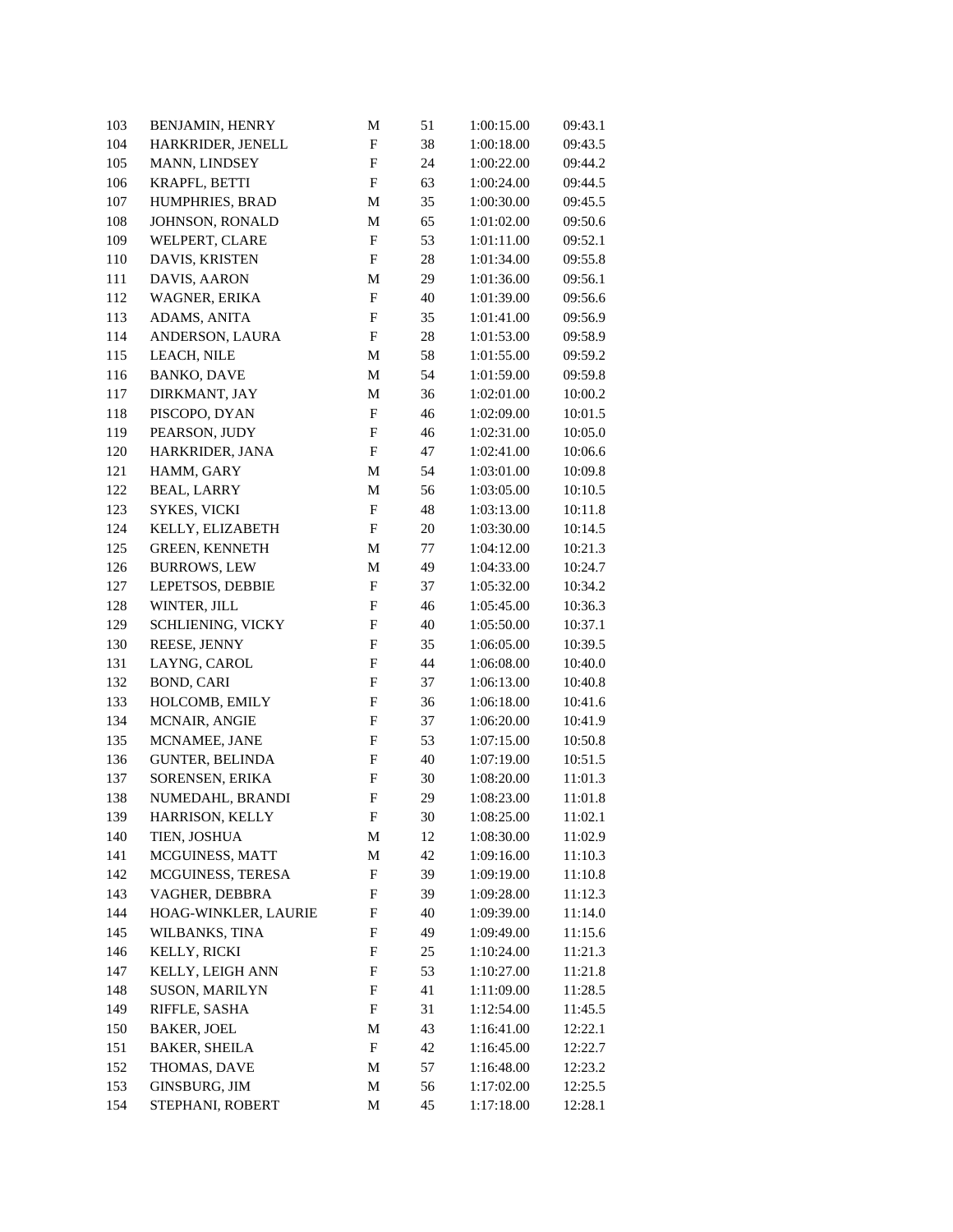| 155            | TIEN, HENRY                       | М                         | 35     | 1:18:56.00 | 12:43.9 |  |
|----------------|-----------------------------------|---------------------------|--------|------------|---------|--|
| 156            | DEVEAU, SHERRY                    | F                         | 34     | 1:20:02.00 | 12:54.5 |  |
| 157            | KINDER, MERRIE                    | ${\bf F}$                 | 49     | 1:20:06.00 | 12:55.2 |  |
| 158            | STEPHANI, SUSAN                   | $\boldsymbol{\mathrm{F}}$ | 43     | 1:22:37.00 | 13:19.5 |  |
| 159            | <b>GINSBURG, KIMBERLEY</b>        | $\boldsymbol{\mathrm{F}}$ | 55     | 1:27:20.00 | 14:05.2 |  |
| 160            | MILME, DIANA                      | $\mathbf{F}$              | 50     | 1:38:27.00 | 15:52.7 |  |
|                | Highline Canal Run 5K - 5/13/2006 |                           |        |            |         |  |
| Place          | Name                              | Sex                       | Age    | Time       | Pace    |  |
| $\,1$          | RAITTER, BILL                     | $\mathbf M$               | 36     | 17:16.00   | 05:34.2 |  |
| $\overline{c}$ | <b>KEARNS, BRIAN</b>              | $\mathbf M$               | $18\,$ | 18:16.00   | 05:53.5 |  |
| 3              | <b>KEARNS, JASON</b>              | $\mathbf M$               | 14     | 18:30.00   | 05:58.1 |  |
| $\overline{4}$ | KLEINER, KRAIG                    | М                         | 15     | 18:51.00   | 06:04.8 |  |
| 5              | TURNER, JON                       | $\mathbf M$               | 42     | 18:59.00   | 06:07.4 |  |
| 6              | <b>BEAL, THOMAS</b>               | $\mathbf M$               | 42     | 20:03.00   | 06:28.1 |  |
| 7              | <b>ENGELSMAN, BOB</b>             | M                         | 41     | 20:05.00   | 06:28.7 |  |
| $\,8\,$        | REYNOLDS, JOHN                    | $\mathbf M$               | 11     | 20:08.00   | 06:29.7 |  |
| $\mathbf{9}$   | HOFSTRA, KEVIN                    | $\mathbf M$               | 25     | 20:24.00   | 06:34.8 |  |
| $10\,$         | LANE, KEN                         | $\mathbf M$               | 15     | 20:52.00   | 06:43.9 |  |
| 11             | MULDOON, DAVID                    | М                         | 47     | 21:02.00   | 06:47.1 |  |
| 12             | <b>BOOTS, PAUL</b>                | $\mathbf M$               | 37     | 21:05.00   | 06:48.1 |  |
| 13             | LEWANDOWSKI, SARAH                | F                         | $21\,$ | 21:10.00   | 06:49.7 |  |
| 14             | RAWLINGS, ERVIN                   | М                         | 48     | 21:19.00   | 06:52.6 |  |
| 15             | PRATT, JONATHAN                   | $\mathbf M$               | 44     | 21:24.00   | 06:54.2 |  |
| 16             | RADEBAUGH, KALEB                  | $\mathbf M$               | 15     | 21:55.00   | 07:04.2 |  |
| 17             | <b>EMMETT, BOB</b>                | M                         | 58     | 22:03.00   | 07:06.8 |  |
| 18             | HAMAN, RUSS                       | M                         | 34     | 22:07.00   | 07:08.1 |  |
| 19             | AHLERS, BILL                      | $\mathbf M$               | 43     | 22:24.00   | 07:13.5 |  |
| $20\,$         | KANIA, JAN                        | $\mathbf M$               | 45     | 22:36.00   | 07:17.4 |  |
| 21             | SUDDUTH, DAVID                    | $\mathbf M$               | 40     | 22:39.00   | 07:18.4 |  |
| $22\,$         | DOWDELL, JAMES                    | М                         | 55     | 22:51.00   | 07:22.3 |  |
| 23             | MAULER, RODNEY                    | $\mathbf M$               | 50     | 22:54.00   | 07:23.2 |  |
| 24             | MCNEIL, MOIRA                     | F                         | 14     | 23:39.00   | 07:37.7 |  |
| 25             | TAYLOR, KYLE                      | M                         | 10     | 23:41.00   | 07:38.4 |  |
| 26             | QUIVEY, ERIC                      | M                         | 45     | 23:44.00   | 07:39.4 |  |
| 27             | HICKMAN, JENNIFER                 | F                         | 31     | 23:46.00   | 07:40.0 |  |
| $28\,$         | SELINSKY, BRANDON                 | $\mathbf M$               | 29     | 24:27.00   | 07:53.2 |  |
| 29             | MOLZAHN, BRIAN                    | М                         | 38     | 24:28.00   | 07:53.5 |  |
| 30             | <b>BARRY, JACK</b>                | M                         | 68     | 24:37.00   | 07:56.5 |  |

31 LANE, JUSTIN M 13 24:39.00 07:57.1 NELSON, ANDREW M 35 24:53.00 08:01.6 FRIEDLANDER, PRISCILLA F 29 25:11.00 08:07.4 CURRIE, COLLEEN F 35 25:24.00 08:11.6 PREVEDEL, CAMIE F 28 25:31.00 08:13.9 PERRY, KEN M 58 25:37.00 08:15.8 VOLKEL, DAVID M 53 25:42.00 08:17.4 PRATT, PAUL M 37 25:44.00 08:18.1 LEWANDOWSKI, PAUL M 59 25:48.00 08:19.4 MONARK, CHRIS M 13 25:51.00 08:20.3 41 MONARK, JOHN M 53 25:53.00 08:21.0 LAGESSE, LUC M 13 25:56.00 08:21.9 COHAN, PAULA F 10 26:14.00 08:27.7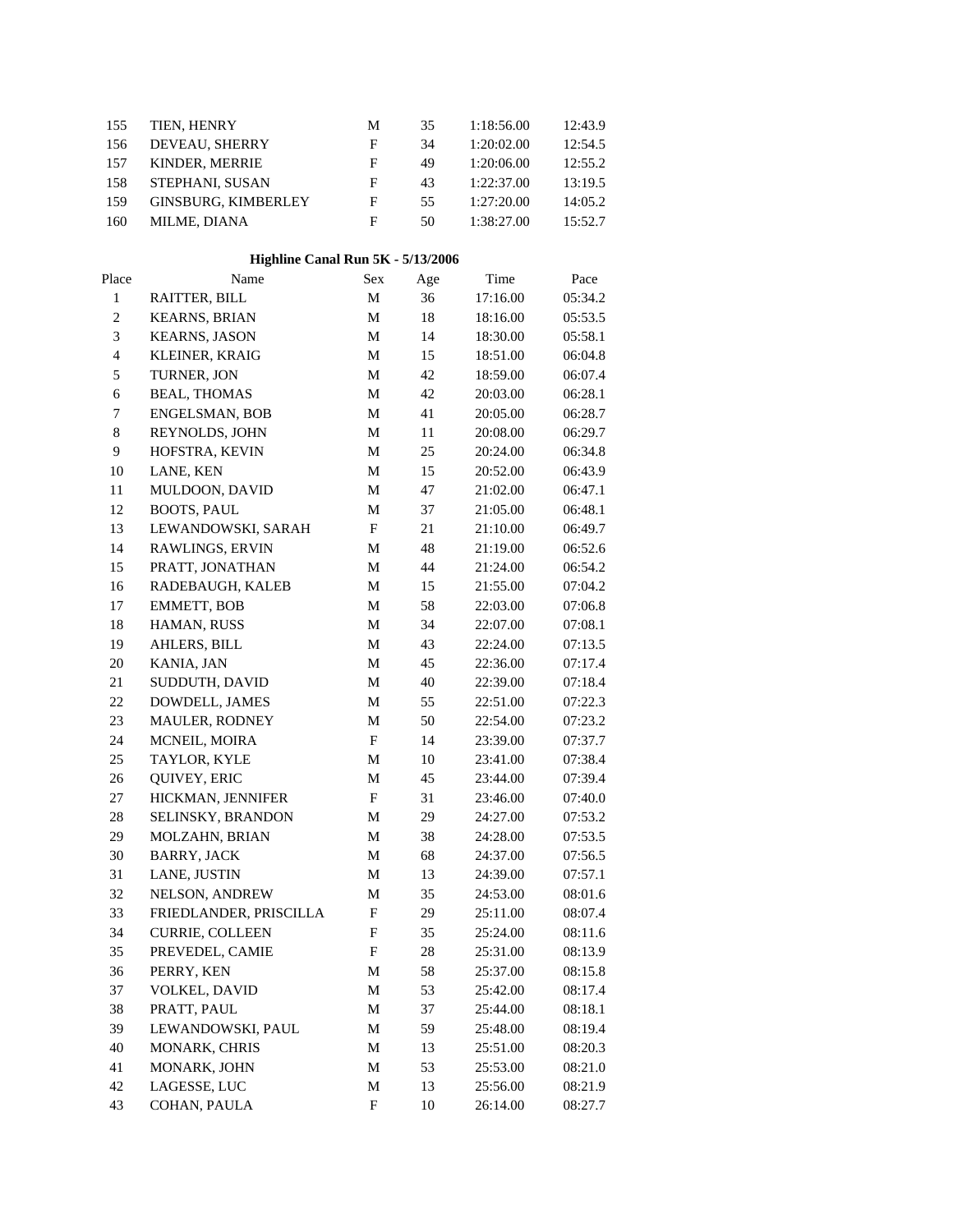| 44       | LINDSAY, JULIA            | $\mathbf F$               | 51       | 26:17.00 | 08:28.7 |
|----------|---------------------------|---------------------------|----------|----------|---------|
| 45       | SIMONS, KEN               | $\mathbf M$               | 68       | 26:19.00 | 08:29.4 |
| 46       | HAUCK, KYLE               | $\mathbf M$               | 13       | 26:24.00 | 08:31.0 |
| 47       | TAFOYA, FRED              | M                         | 39       | 26:30.00 | 08:32.9 |
| 48       | GUY, JASON                | M                         | 32       | 26:37.00 | 08:35.2 |
| 49       | PASWATERS, ROBERT         | M                         | 71       | 26:48.00 | 08:38.7 |
| 50       | EMMETT, BONNIE            | F                         | 54       | 27:30.00 | 08:52.3 |
| 51       | <b>ENGEL, CHARLES</b>     | M                         | 66       | 27:42.00 | 08:56.1 |
| 52       | ASKEW, REBECCA            | $\boldsymbol{\mathrm{F}}$ | 47       | 27:51.00 | 08:59.0 |
| 53       | MINISINI, PEGGY           | $_{\rm F}$                | 37       | 27:56.00 | 09:00.6 |
| 54       | TRESTER, ROBERT           | M                         | 64       | 27:59.00 | 09:01.6 |
| 55       | MONTGOMERY, LYNN          | $_{\rm F}$                | 41       | 28:08.00 | 09:04.5 |
| 56       | RUNDELL, MEGANN           | F                         | 35       | 28:12.00 | 09:05.8 |
| 57       | RUNDELL, DEREK            | М                         | 35       | 28:16.00 | 09:07.1 |
| 58       | NORTH, ELIZABETH          | $\boldsymbol{\mathrm{F}}$ | 46       | 28:30.00 | 09:11.6 |
| 59       | TODD, STEPHANIE           | $\boldsymbol{\mathrm{F}}$ | 25       | 28:32.00 | 09:12.3 |
| 60       | CARTER, TONIA             | $\boldsymbol{\mathrm{F}}$ | 39       | 28:35.00 | 09:13.2 |
| 61       | TAYLOR, CHELSEA           | $\boldsymbol{\mathrm{F}}$ | 15       | 28:41.00 | 09:15.2 |
| 62       | <b>KEARNS, RONALD</b>     | M                         | 46       | 28:44.00 | 09:16.1 |
| 63       | <b>QUAM, LAURA</b>        | F                         | 34       | 28:50.00 | 09:18.1 |
| 64       | PREVEDEL, KAY             | $\boldsymbol{\mathrm{F}}$ | 62       | 28:55.00 | 09:19.7 |
| 65       | RADEBAUGH, MICHAEL        | M                         | 41       | 28:57.00 | 09:20.3 |
| 66       | <b>CHILTON, SUE</b>       | F                         | 43       | 29:12.00 | 09:25.2 |
| 67       | PEARSON, JAYMEE           | F                         | 35       | 29:13.00 | 09:25.5 |
| 68       | UHLIG, DANIEL             | M                         | 50       | 29:39.00 | 09:33.9 |
| 69       | <b>CAMERON, KAREN</b>     | $\mathbf F$               | 50       | 29:50.00 | 09:37.4 |
| 70       | TUOMALA, RANDY            | M                         | 48       | 29:59.00 | 09:40.3 |
| 71       | MILLS, AUDREY JO          | F                         | 24       | 30:04.00 | 09:41.9 |
|          |                           |                           |          |          |         |
| 72<br>73 | ROSE, PAYTON<br>KROMER, G | M                         | 13<br>40 | 30:09.00 | 09:43.5 |
|          |                           | M<br>$_{\rm F}$           |          | 30:17.00 | 09:46.1 |
| 74       | DOWDELL, CAROL            |                           | 51       | 30:20.00 | 09:47.1 |
| 75       | MCGRATH, JUNE             | F                         | 51       | 30:46.00 | 09:55.5 |
| 76       | MILLER, GREG              | M                         | 41       | 30:49.00 | 09:56.5 |
| 77       | CARLSON, CURTIS           | M                         | 62       | 30:53.00 | 09:57.7 |
| 78       | GUDRIDGE, NICOLE          | $\boldsymbol{\mathrm{F}}$ | 27       | 30:54.00 | 09:58.1 |
| 79       | HEGDE, GANESH             | M                         | 38       | 31:08.00 | 10:02.6 |
| $80\,$   | ZIMMERMANN, KARIN         | ${\bf F}$                 | 39       | 31:10.00 | 10:03.2 |
| 81       | DICKIE, BOB               | М                         | 50       | 31:13.00 | 10:04.2 |
| 82       | BLAIR, ELIZABETH          | F                         | 47       | 31:15.00 | 10:04.8 |
| 83       | WILSON, LISA              | F                         | 44       | 31:20.00 | 10:06.5 |
| 84       | MAUER, JANET              | F                         | 50       | 31:23.00 | 10:07.4 |
| 85       | CHEN, GLORIA              | F                         | 13       | 31:24.00 | 10:07.7 |
| 86       | PIAZZA, KRISTI            | F                         | 39       | 31:31.00 | 10:10.0 |
| 87       | GOGGIN, NIAMH             | F                         | 36       | 31:33.00 | 10:10.6 |
| 88       | UHLIG, BETH               | F                         | 13       | 31:34.00 | 10:11.0 |
| 89       | TURNER, NICK              | M                         | 11       | 31:37.00 | 10:11.9 |
| 90       | TURNER, BRANDON           | M                         | 8        | 31:40.00 | 10:12.9 |
| 91       | ELDRIDGE, BILL            | M                         | 74       | 31:44.00 | 10:14.2 |
| 92       | TIMMINS, JANEL            | F                         | 56       | 31:49.00 | 10:15.8 |
| 93       | RAWLINGS, AMIEE           | F                         | 37       | 32:01.00 | 10:19.7 |
| 94       | EANES, DIANE              | F                         | 57       | 32:03.00 | 10:20.3 |
| 95       | CAMPBELL, EMILY           | F                         | 24       | 32:20.00 | 10:25.8 |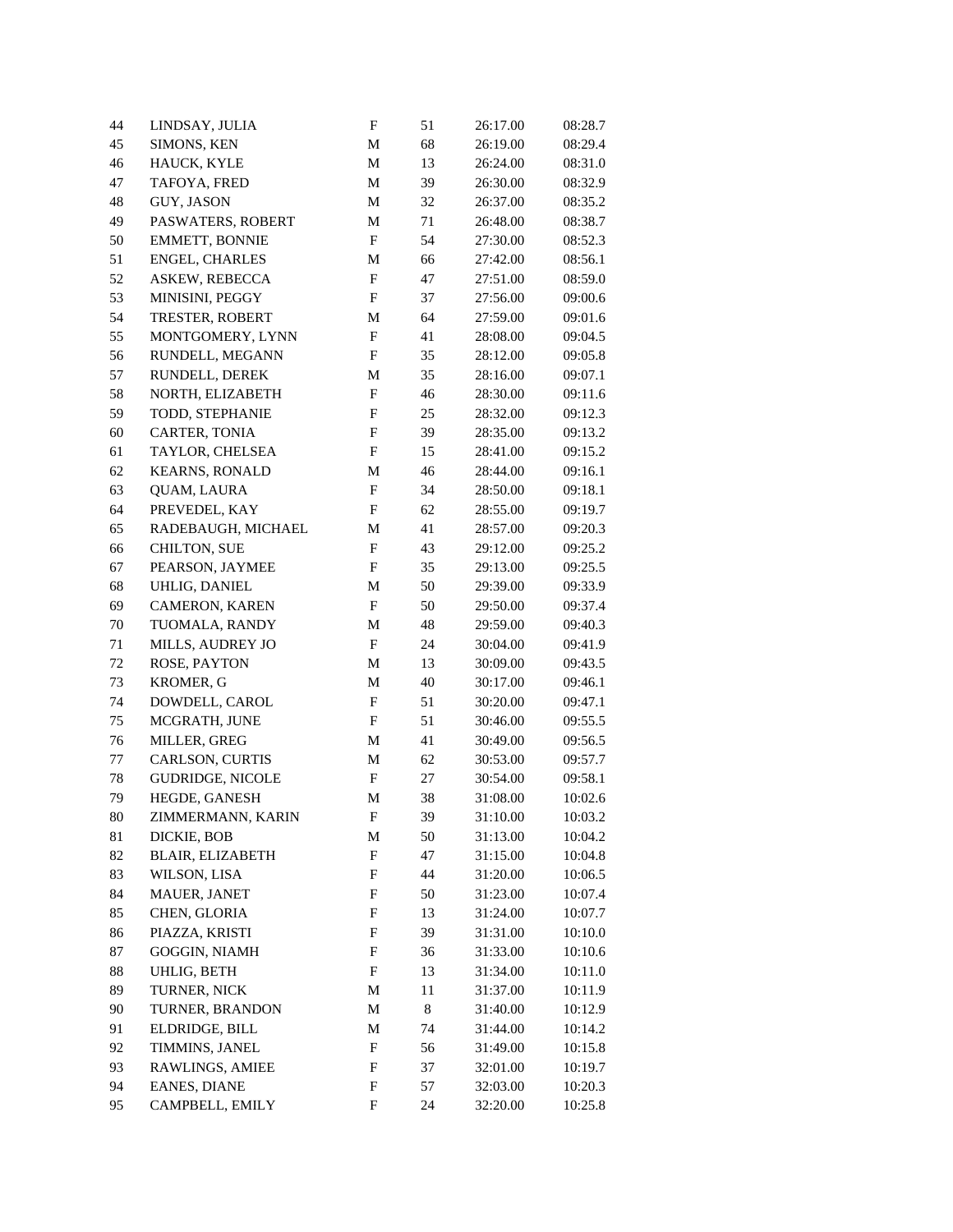| 96      | LAGESSE, MARY JO               | $\boldsymbol{\mathrm{F}}$ | 47               | 32:36.00 | 10:31.0 |
|---------|--------------------------------|---------------------------|------------------|----------|---------|
| 97      | BECKER, MARY JO                | $\boldsymbol{\mathrm{F}}$ | 48               | 32:45.00 | 10:33.9 |
| 98      | UNRUH, BRIDGET                 | $\boldsymbol{\mathrm{F}}$ | 37               | 32:53.00 | 10:36.5 |
| 99      | HAYHURST, KATHLEEN             | $\boldsymbol{\mathrm{F}}$ | 32               | 33:04.00 | 10:40.0 |
| 100     | JUERGENS, ROSEANNE             | $\mathbf F$               | 53               | 33:06.00 | 10:40.6 |
| 101     | <b>BURKE, JIM</b>              | M                         | 54               | 33:07.00 | 10:41.0 |
| 102     | HEEP, DAWN                     | $\mathbf F$               | 32               | 33:11.00 | 10:42.3 |
| 103     | PAXTON, JOSEPH                 | M                         | 43               | 33:40.00 | 10:51.6 |
| 104     | HANSON, LIZ                    | $\mathbf F$               | 38               | 33:44.00 | 10:52.9 |
| 105     | HALL, LOTTE                    | $_{\rm F}$                | 34               | 33:52.00 | 10:55.5 |
| 106     | KENNEDY, BILLY                 | M                         | 48               | 33:54.00 | 10:56.1 |
| $107\,$ | THEILEN, ROSS                  | M                         | 33               | 33:58.00 | 10:57.4 |
| 108     | FARBER, ERIN                   | $_{\rm F}$                | 26               | 34:02.00 | 10:58.7 |
| 109     | TURNER, DIANE                  | F                         | 42               | 34:06.00 | 11:00.0 |
| 110     | ROSE, SAVANNAH                 | $\boldsymbol{\mathrm{F}}$ | 11               | 34:10.00 | 11:01.3 |
| 111     | DICKIE, MORGAN                 | $_{\rm F}$                | 11               | 34:11.00 | 11:01.6 |
| 112     | MONTGOMERY, MIKE               | M                         | 43               | 34:13.00 | 11:02.3 |
| 113     | RZEPIENNIK, HEATHER            | $\mathbf F$               | 35               | 34:22.00 | 11:05.2 |
| 114     | ACKERMAN, GEORGE               | M                         | 62               | 34:28.00 | 11:07.1 |
| 115     | MAYER, OLIVIA                  | $\boldsymbol{\mathrm{F}}$ | 42               | 34:31.00 | 11:08.1 |
| 116     | TAYLOR, ANNE                   | $\mathbf F$               | 45               | 34:34.00 | 11:09.0 |
| 117     | GRAY, BYRON                    | M                         | 14               | 34:43.00 | 11:11.9 |
| 118     | MANDAL, TILEK                  | M                         | 30               | 34:57.00 | 11:16.5 |
| 119     | LYNCH, DIANE                   | $\mathbf F$               | $\boldsymbol{0}$ | 35:01.00 | 11:17.7 |
| 120     | PEARSON, BETSY                 | $_{\rm F}$                | 40               | 35:05.00 | 11:19.0 |
| 121     | WISCHMEYER, JERRY              | M                         | 65               | 35:11.00 | 11:21.0 |
| 122     | ZEPPELIN, DEENA                | $_{\rm F}$                | 32               | 35:29.00 | 11:26.8 |
| 123     | JORDAN, JEFF                   | M                         | 48               | 35:32.00 | 11:27.7 |
| 124     | JORDAN, DANE                   | M                         | 13               | 35:38.00 | 11:29.7 |
| 125     | MURAWSKI, SHELLY               | F                         | 15               | 35:48.00 | 11:32.9 |
| 126     | WHITAKER, ERIN                 | F                         | $\tau$           | 35:51.00 | 11:33.9 |
| 127     | HAHN, STEPHEN                  | M                         | 13               | 35:56.00 | 11:35.5 |
| 128     | ZUCKER, JENNIFER               | $_{\rm F}$                | 37               | 36:14.00 | 11:41.3 |
| 129     | <b>GREEN, KELLY</b>            | ${\bf F}$                 | 48               | 36:28.00 | 11:45.8 |
| 130     | <b>BRADLEY, DEAN</b>           | M                         | 48               | 36:30.00 | 11:46.5 |
| 131     | MOHSENI, REGINA                | $\boldsymbol{\mathrm{F}}$ | 38               | 36:34.00 | 11:47.7 |
| 132     | MCDANIEL, MOLLY                | ${\bf F}$                 | $28\,$           | 36:41.00 | 11:50.0 |
| 133     | THOMAS, MAGGIE                 | F                         | 14               | 36:57.00 | 11:55.2 |
| 134     | ALBIN, GERALD                  | M                         | 69               | 37:02.00 | 11:56.8 |
| 135     | KNUTSON, FELICIA               | $\boldsymbol{F}$          | 18               | 37:15.00 | 12:01.0 |
| 136     | CAMPBELL, RJ                   | M                         | 75               | 37:18.00 | 12:01.9 |
| 137     | <b>GRAVINA, MICHELE</b>        | F                         | 27               | 37:27.00 | 12:04.8 |
| 138     | KNUTSON, LEE ANN               | F                         | 52               | 37:41.00 | 12:09.4 |
| 139     | ROBINSON, KATHY                | F                         | 53               | 37:43.00 | 12:10.0 |
| 140     | MARZANO, KELLY                 | F                         | 31               | 37:45.00 | 12:10.6 |
| 141     | MARZANO, REBECCA               | F                         | 55               | 37:46.00 | 12:11.0 |
|         |                                |                           |                  |          |         |
| 142     | WHITAKER, ANN<br>HUGHES, TRACY | F                         | 40               | 37:57.00 | 12:14.5 |
| 143     |                                | F                         | 43               | 38:18.00 | 12:21.3 |
| 144     | <b>KEARNS, JOHN</b>            | M<br>F                    | 66               | 38:27.00 | 12:24.2 |
| 145     | <b>GRANT, SUSIE</b>            |                           | 33               | 38:38.00 | 12:27.7 |
| 146     | DAVIS, WENDY                   | $\mathbf F$               | 35               | 38:39.00 | 12:28.1 |
| 147     | FOSTER, SARA                   | $\mathbf F$               | 33               | 38:43.00 | 12:29.4 |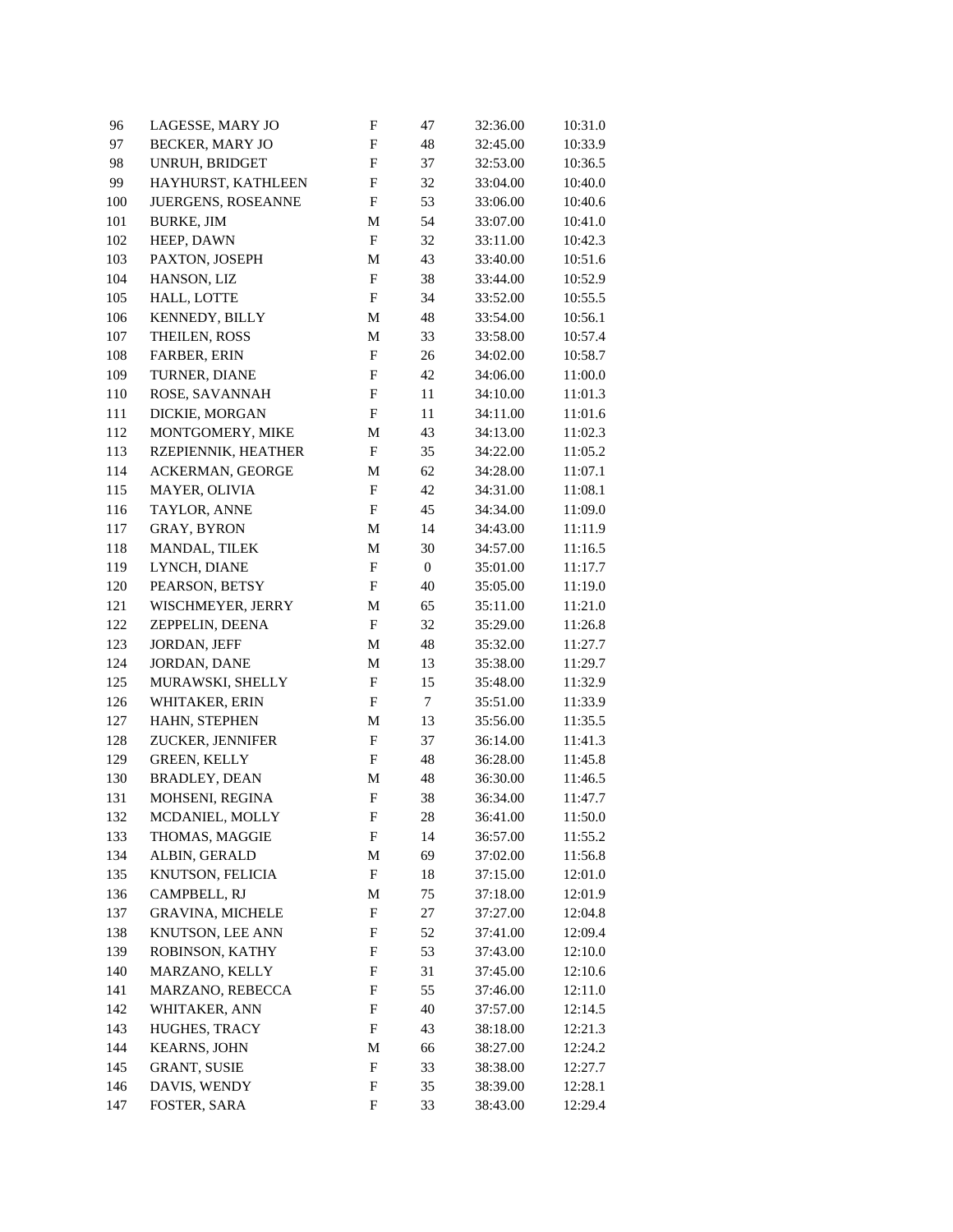| 148 | CANCELLIERI, CHRIS       | M                         | 37     | 38:45.00 | 12:30.0 |
|-----|--------------------------|---------------------------|--------|----------|---------|
| 149 | <b>GARCIA, ALEX</b>      | M                         | $11\,$ | 38:49.00 | 12:31.3 |
| 150 | <b>BEDNARCYK, TERRIE</b> | $\boldsymbol{\mathrm{F}}$ | 44     | 38:52.00 | 12:32.3 |
| 151 | <b>GARCIA, THERESA</b>   | $\boldsymbol{\mathrm{F}}$ | 40     | 38:54.00 | 12:32.9 |
| 152 | WOOD, LAURA              | $\boldsymbol{\mathrm{F}}$ | 41     | 39:33.00 | 12:45.5 |
| 153 | HAMSTRA, BETH            | $\boldsymbol{\mathrm{F}}$ | 44     | 39:35.00 | 12:46.1 |
| 154 | TURNER, CURTIS           | M                         | 54     | 39:42.00 | 12:48.4 |
| 155 | TURNER, ELAINE           | F                         | 51     | 39:55.00 | 12:52.6 |
| 156 | LEEB, HANNAH             | $\mathbf F$               | 12     | 39:57.00 | 12:53.2 |
| 157 | MESERVE, CECELIA         | $_{\rm F}$                | 14     | 39:58.00 | 12:53.5 |
| 158 | MESERVE, CAROLINE        | $_{\rm F}$                | 12     | 40:30.00 | 13:03.9 |
| 159 | JOSE, OTTO               | M                         | 10     | 40:37.00 | 13:06.1 |
| 160 | JOSE, TRACY              | $_{\rm F}$                | 46     | 40:50.00 | 13:10.3 |
| 161 | BARRY, JOANNA            | $_{\rm F}$                | 58     | 40:53.00 | 13:11.3 |
| 162 | POOS, CLARKE             | M                         | 50     | 40:55.00 | 13:11.9 |
| 163 | KEMPER, ROCKY            | M                         | 9      | 42:25.00 | 13:41.0 |
| 164 | <b>MAULER, KRIS</b>      | $\mathbf F$               | 50     | 42:38.00 | 13:45.2 |
| 165 | TEDESCO, GERRY           | M                         | 62     | 42:40.00 | 13:45.8 |
| 166 | <b>GRAY, ROBYN</b>       | $\mathbf F$               | 31     | 42:44.00 | 13:47.1 |
| 167 | DURBIN, HESI             | M                         | 32     | 43:11.00 | 13:55.8 |
| 168 | ELDRIDGE, NANCY          | $\mathbf F$               | 74     | 43:17.00 | 13:57.7 |
| 169 | CAMPBELL, CHANCE         | M                         | 6      | 43:19.00 | 13:58.4 |
| 170 | STURTZ, KATHRYN          | F                         | 26     | 43:24.00 | 14:00.0 |
| 171 | WUU, PATRICIA            | F                         | 10     | 43:27.00 | 14:01.0 |
| 172 | MCHOSE, JUDI             | ${\bf F}$                 | 65     | 43:55.00 | 14:10.0 |
| 173 | WARNER, CAROL            | $\boldsymbol{F}$          | 69     | 44:06.00 | 14:13.5 |
| 174 | BRUNO, MYRNA             | F                         | 63     | 44:38.00 | 14:23.9 |
| 175 | EVERT, DON               | M                         | 71     | 44:42.00 | 14:25.2 |
| 176 | MCEVOY, PATRICK          | $\mathbf M$               | 60     | 44:50.00 | 14:27.7 |
| 177 | SYRING, JAMES            | M                         | 63     | 44:51.00 | 14:28.1 |
| 178 | DAMIE, RACHEL            | F                         | $\tau$ | 44:56.00 | 14:29.7 |
| 179 | TYLER, VALERIE           | $_{\rm F}$                | 42     | 45:01.00 | 14:31.3 |
| 180 | TIEN, BRENNEN            | M                         | $\tau$ | 45:05.00 | 14:32.6 |
| 181 | TIEN, RACHEL             | F                         | 37     | 45:07.00 | 14:33.2 |
| 182 | TIEN, MATTHEW            | M                         | 5      | 45:12.00 | 14:34.8 |
| 183 | STENZEL, JAN             | $\boldsymbol{\mathrm{F}}$ | 43     | 45:18.00 | 14:36.8 |
| 184 | STENZEL, MICHAEL         | $\mathbf M$               | 47     | 45:20.00 | 14:37.4 |
| 185 | HAHN, SUSAN              | F                         | 49     | 45:29.00 | 14:40.3 |
| 186 | <b>BRUNO, BOB</b>        | M                         | 64     | 45:31.00 | 14:41.0 |
| 187 | MCKIBBEN, JEAN           | $\boldsymbol{F}$          | 63     | 45:38.00 | 14:43.2 |
| 188 | CROUCH, JEAN             | F                         | 52     | 45:40.00 | 14:43.9 |
| 189 | HOAGLIN, HEATHER         | F                         | 32     | 45:43.00 | 14:44.8 |
| 190 | THOMAS, SHIRLEY          | F                         | 53     | 47:27.00 | 15:18.4 |
| 191 | ALONGE, LISA             | F                         | 40     | 47:33.00 | 15:20.3 |
| 192 | DAVIS, KELLY             | M                         | 65     | 47:43.00 | 15:23.5 |
| 193 | JOHNSON, KAREN           | F                         | 41     | 48:01.00 | 15:29.4 |
| 194 | KELLOGG, BRENDA          | F                         | 38     | 48:13.00 | 15:33.2 |
| 195 | SHEARMAN, LINDA          | F                         | 59     | 48:28.00 | 15:38.1 |
| 196 | STURTZ, JULIE            | F                         | 55     | 48:30.00 | 15:38.7 |
| 197 | STURTZ, GREG             | M                         | 54     | 48:46.00 | 15:43.9 |
| 198 | ROMERO, SUE              | F                         | 54     | 49:00.00 | 15:48.4 |
| 199 | FINCHAM, SHARON          | $\mathbf F$               | 48     | 49:05.00 | 15:50.0 |
|     |                          |                           |        |          |         |